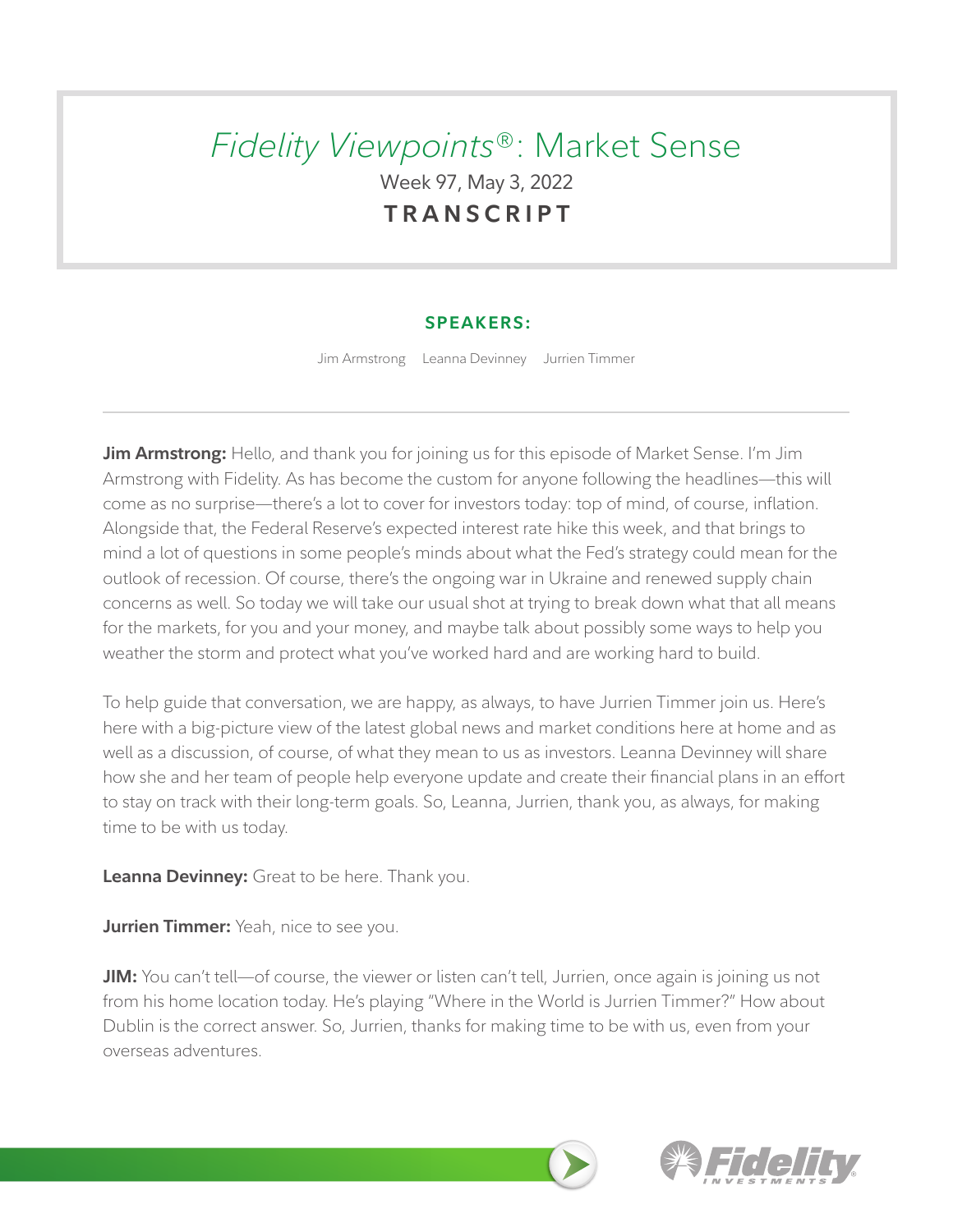**JURRIEN:** Of course. I just flew in this morning, but I clean up well, I think. And I'm visiting my son who studies here, and then this weekend I'm going off to—onto Holland to visit my parents. So next week, I'll be—well, we'll deal with that next week.

**JIM:** Excellent, excellent. Well, thank you, again, Jurrien. Let's get right into it, though. It is Tuesday, May the 3rd and, as I mentioned, we're on the eve of the Federal Reserve meeting where our central bank is expected to raise rates, once again, by about half-a-percentage points. And what the Fed chair, Jurrien, has signaled could be a series of continued hikes. We are hearing more and more of a focus on, what you've also called, a soft landing. So I would just love you to start us off today with what you think that means to us as investors and to the markets.

**JURRIEN:** Yes. So tomorrow is the FOMC meeting, which is the Fed's meeting, the Federal Open Market Committee meeting. And in March was the—not the last time they met, but that was the first time for this cycle that the Fed raised rates from one-eighths to three-eighths and the expectations are that tomorrow they will raise rates by half a point, which mathematically, they need to do because when you look at what the market is pricing in in terms of the forward curve of where the Fed's going to end up—and you can see that in this chart here—the market's expecting 10 more quarter-point rate hikes between now and just the end of this year, which is only seven months away.

So by definition, that means the Fed's going to have to go big several times in a row, half point increases. And a lot of people are making a very big deal about that, whether—because it deviates from the normal path where the Fed goes a quarter point at a time. But what I'd like to kind of focus on is not how quickly the Fed gets from here to, what we call, the terminal point where it ends that tightening cycle. What really matters is what that terminal point is. How quickly we get there, to me, is not important because the bond market Treasury yields have already done all the work for the Fed.

The Fed is just catching up by raising, what we call, the overnight Fed funds rate. The Fed funds rate is an—not an obscure rate, but it's a rate that is not really even used very much. It's how banks borrow and lend to each over on an overnight basis. So it's not where you and I would borrow or lend money. It's more of a symbolic thing. What matters is where the Fed's going to end up.

And if you look at this chart, this is all in real terms, so inflation adjusted. You can see kind of the pendulum swing of Fed cycles, right? When it's easing policy, it will go below what is considered a neutral rate, which is that smooth blue line in the chart. And when it's tightening, it will tend to go two to three percentage points above. The only time that it went into a tightening mode and stopped at that smooth line and not go over it was actually the last cycle in 2018. What's interesting is that: Based on current inflation expectations, the Fed is expected to raise rates very rapidly—like I said, 10 hikes just this year—but then stop pretty much at that neutral line. And I think that's going to be the next big thing that we're all going to be talking about.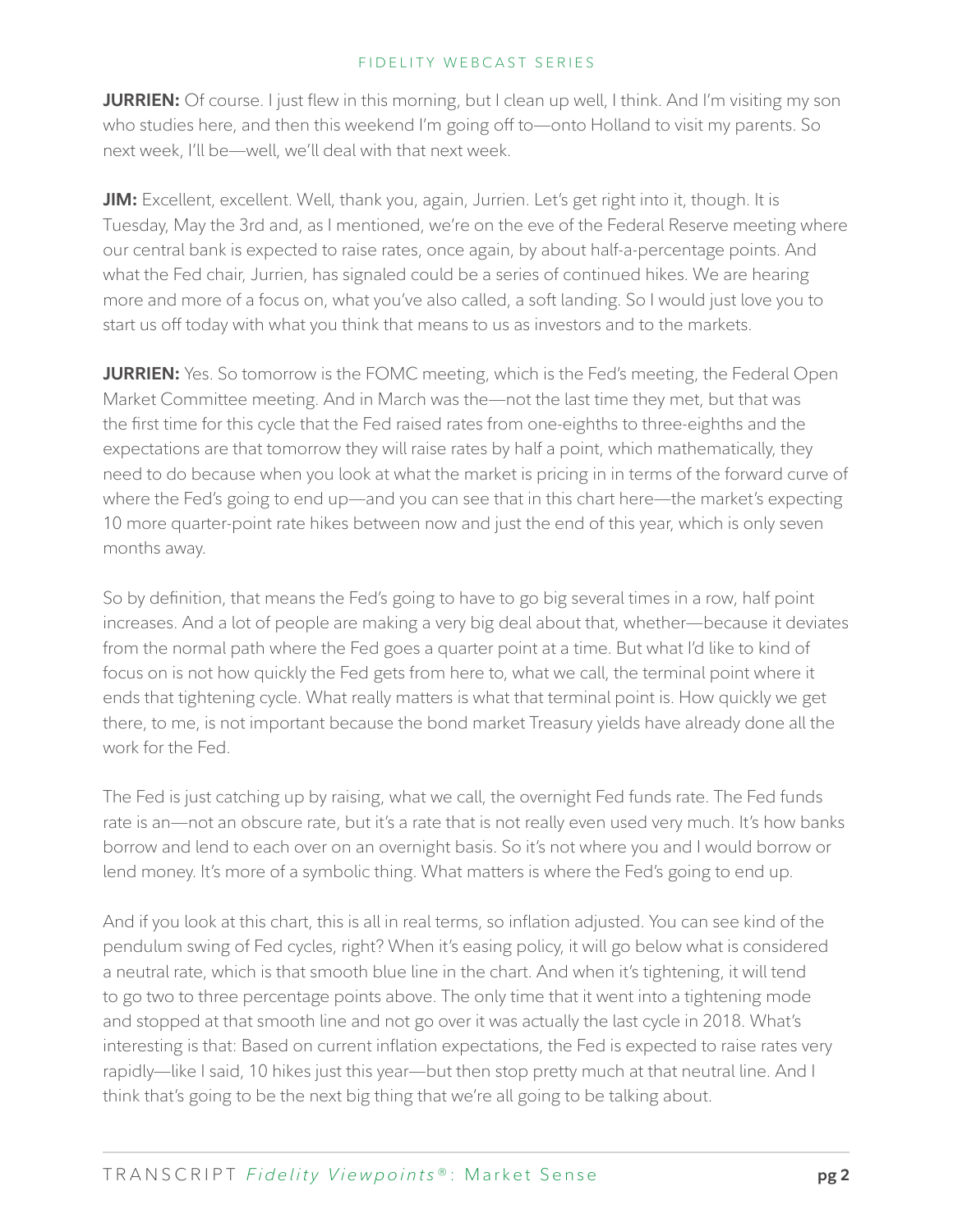Tomorrow, right—so the 50 basis points that's baked in the cake and probably several more after that—but what Chairman Powell will say in the press conference, or not say, about whether the markets have this right, right, because maybe the markets are further along than the Fed wants to go or maybe they're not far enough along. And so that's what we are all going to be looking at tomorrow as we kind of try to read between the lines and read the tea leaves of what the Fed is going to signal in terms of whether it will stop at neutral, which would be around 3%, or whether it will keep going or fall short. So that's the big thing for tomorrow.

**JIM:** Leanna, I'd love to get a sense from you of what you and your team are hearing from Fidelity customers and clients, right? You're sitting across from them or on the phone or on Zoom calls with them day in and day out. The situation Jurrien's describing, of course, looked at it through the lens of a saver with maybe sitting in cash, might be advantageous, right? They might be able to earn a little more interest on that money that they have in cash. Alternatively, right, if you're looking to finance something—a mortgage or refinance a house, a boat, a car—you've got to pay more for that, so it's an interesting place for all of us to be waiting to see what comes next.

**LEANNA:** It is. And we're hearing a lot from our clients. A lot of the questions I get is: When will inflation end? Wanting to see the end of it. Also getting questions on just the overall health of our economy and questions along: Are we heading in to a recession? So we cover that every week in Market Sense. But, really, I lead a team of financial planners and I get the opportunity to sit in on client meetings throughout the week and hear what's on our client's mind. And April was a tough month volatility-wise and seeing and feeling the impact inflation's having on our spending.

So I'd say clients that we've met with—for the most part, those that have gone through an analysis and have a diversified plan that are aligned to their goals, they were feeling okay, although, still unnerving. And, again, April felt like a tough month. But for those that have that investment plan, we do talk about staying the course and the ability to stay invested, and we do look at history to help support that. So we know, even just looking back to the financial crisis 2008, 2009, stocks dropped nearly 50%.

And now looking back, Fidelity did a study and one-and-a-half million workplace savers found that if they stayed invested in the stock market instead of turning to cash, they were far better off. We know that now. Sometimes these times still feel different, but even going back further in history, five years during the Great Depression, we saw incredible returns after that—367% in great recession, again. Five years starting in 2009, 178% is showing a chart that can help visualize this.

So the point being that there's a lot of concerns and some challenging times and times that feel different based on what's going on in our economic environment. But for those that have built a plan that have some healthy components—I know we'll talk through—have felt okay. For those listening that haven't spent time and gone through an analysis or revisited that plan, it's definitely an opportunity to build an all-weather plan that you're comfortable and confident in.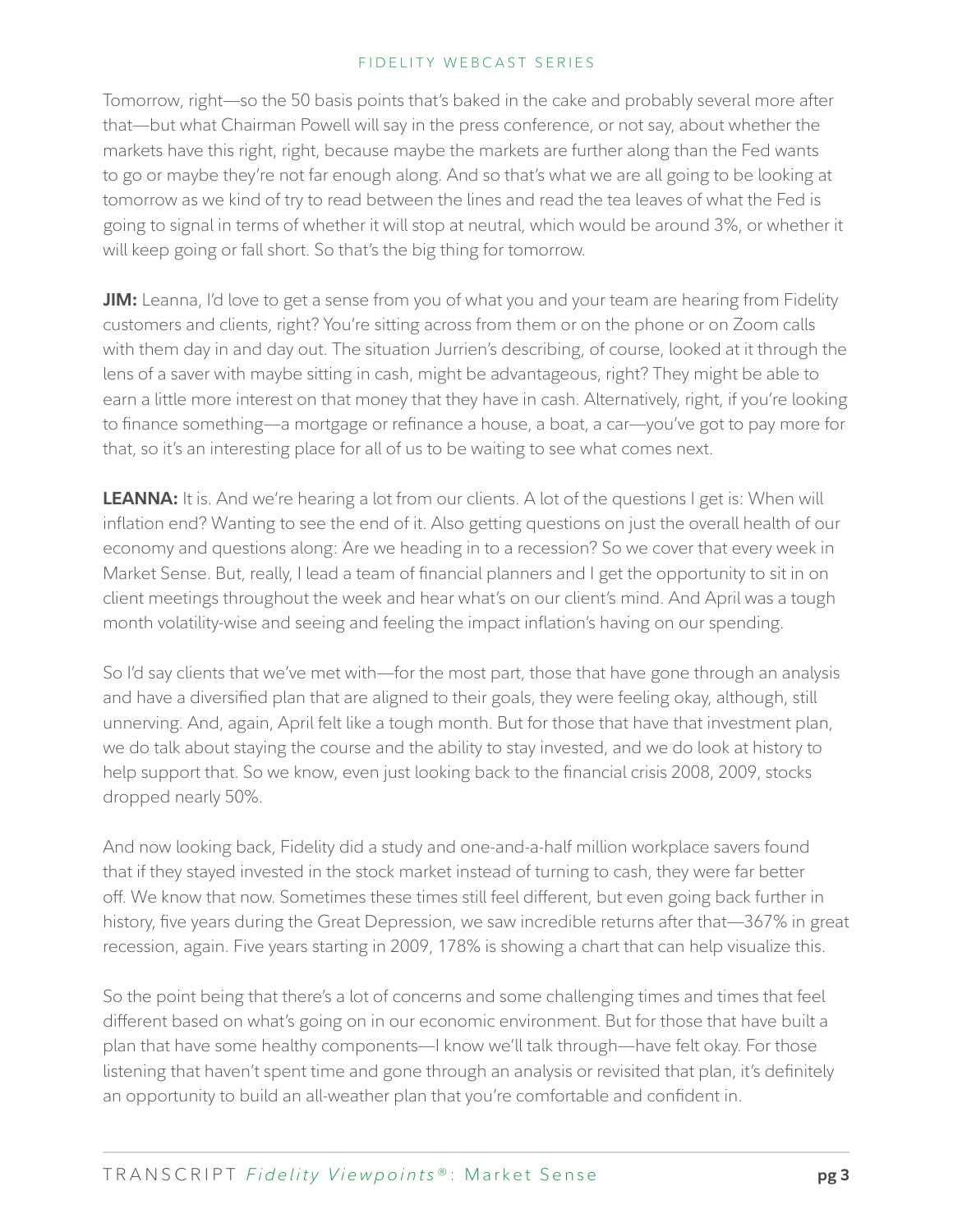**JIM:** Yeah. Can you talk a little bit more about that? As you mentioned, we've certainly brought it up several times on Market Sense, but I'd love to revisit the topic as well for just a refresher about this idea of rebalancing or diversification, I suppose, writ large. What should we—what's the picture we should have in our minds?

**LEANNA:** First, I'd say our most successful clients really have three components to their financial plans—so definitely, we'll get into diversification and rebalancing—but first, even taking a step back and making sure you have an emergency fund so you have that liquidity and flexibility in your plan. Second piece is having protection. It could be market protection. It could be making sure that you have a dedicated income stream for those that are in retirement, but first emergency fund, second, protection. Third is growth and having a diversified portfolio—that's a key critical component to every plan—having that growth piece. And, really, the reason why we have that is to keep pace with inflation over the longer term. So focusing on that last component, that's where we talk about asset allocation and having that diversified mix of stocks, bonds, and short term investments. And that's customized to the goals that you have, if it's retirement, if it's a shorterterm time horizon—again, an appropriate mix aligned to you.

With concerns of inflation, we talk through ways that we can reallocate in that asset allocation and making sure that you have some investment vehicles in there that tend to fight inflation over the long term. They fight inflationary pressures better. So as an example, we know stocks have tended to keep up with inflation over the long term, having equities. We also know that there's other vehicles, like exposure to real estate, commodities or TIPS, Treasury Inflation Protected Securities. These are the conversations that we're having. Again, first, let's make sure that you have those three components. Second, let's build that portfolio that's really well diversified, aligned to the goals that you have, making sure it's combatting things like inflation and also making sure that it's getting rebalanced over time as well.

**JIM:** Love the first thing you said: clients and customers saying to you, "When's inflation going to end? When do we get to the end of this?" So, Jurrien, I'll bounce that question right over to you because I know you have the—you've got the charts to back up your answers and the historical perspective as well. Impossible to answer the question exactly, but what pieces go into that puzzle as you're starting to assemble it with supply chain concerns and everything happening globally as well as domestically?

**JURRIEN:** Yes. No, that is really the million-dollar question. And just to think about the inflation math, right, there's the level of—the price level that we pay for stuff and then there's the rate of change in terms of the inflation rate. So if we were paying \$1 for something last year and we're paying \$1.10 today, that means 10% inflation. What happens next, though, if it's for a commodity and the price goes down, then maybe that \$1.10 goes back to \$1 or \$1.05, and then the inflation rate completely reverses and goes from positive to negative. If the inflation rate just goes from 10% to 0%, then that \$1.10 will still be \$1.10, right? It won't be \$1.20, but it also won't be \$1.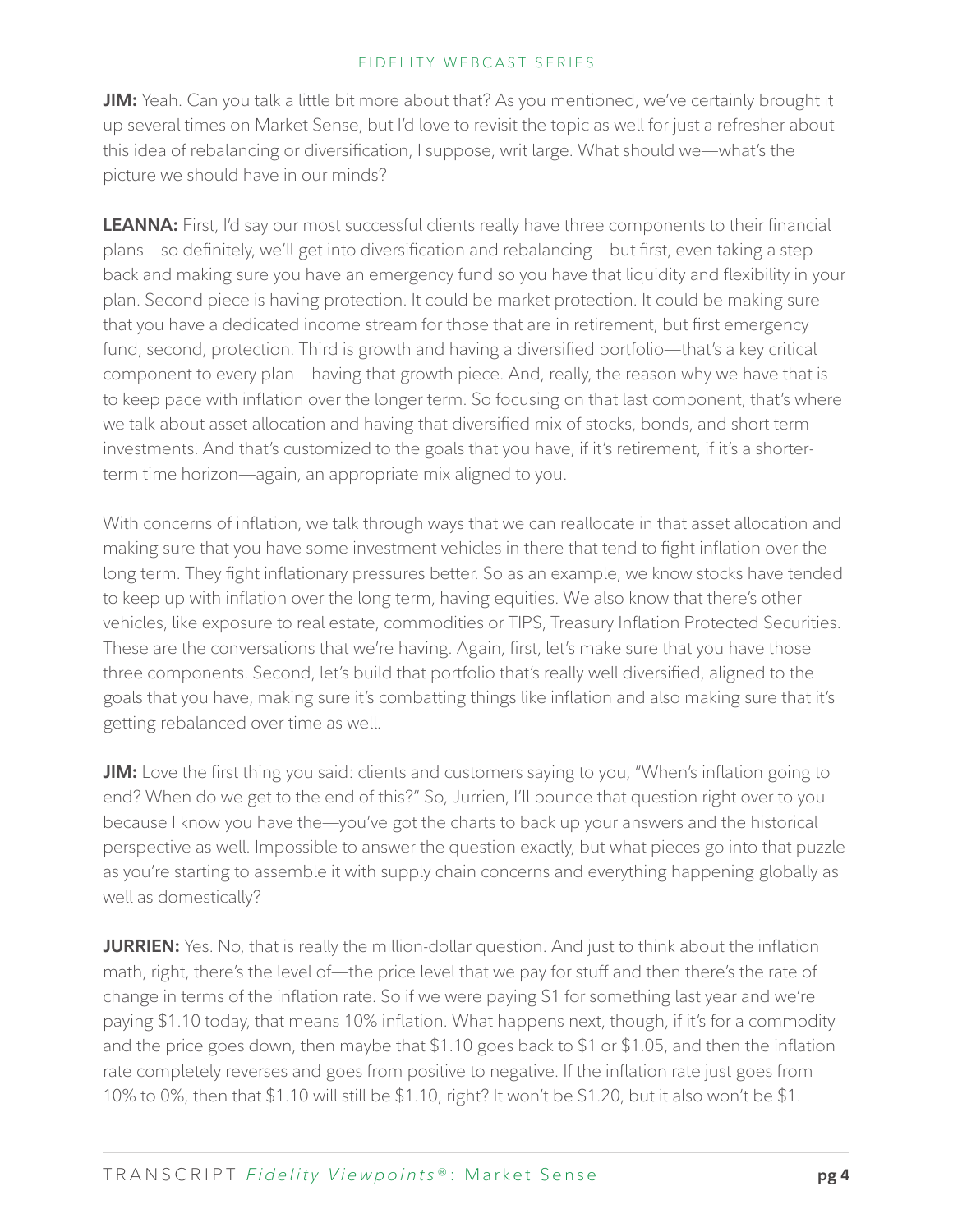So it's important to understand, what we call, the second derivative or the rate of change. Of course, we all know the story that what started as something that seemed logically enough to be a transitory inflation from the lockdowns to supply chain bottlenecks, and once the economy reopens, everything goes back to normal—or that was the idea. And this is what the Fed used as its rationale for not raising rates too fast and too high. But then we had the Russia/Ukraine war and what that means for the price of wheat and fertilizer and gas and oil. Now we have the lockdowns, the COVID lockdowns, in Shanghai, and there's hundreds and hundreds of ships that are waiting to load and bring stuff over to the US and elsewhere.

So it's just—the hits keep coming. And the risk is that that \$1 goes to \$1.10, goes to \$1.20, goes to \$1.30, and for the Fed, that's obviously an important challenge because if consumers or workers start to—if this becomes—if this affects the psychology of how people spend and save and the inflation expectations become embedded—that's what happened in the '70s, right—and you add the cost-of-living adjustments. And the reason I'm saying all this is because if that were to happen—and I don't know if it is or not—but if the expectations for ongoing inflation become more engrained rather than everyone just assuming that once this problem goes away, prices will go back to normal, then it's going to be harder for the Fed to put the genie back in the bottle.

So this chart kind of speaks to that. This is what we esoterically call the TIPS five-year/five-year forward breakeven spread, which is a fancy way of saying: This is what investors think the long-run inflation rate is going to be. And you can see that it was in a long downtrend until the pandemic, then it was in a recovery, which, on its own, is understandable because it went down a lot first. Then we've been sitting in this range for a while, and now it's starting to move a little bit out of the range.

And the reason I mention all of this is because if that starts to move maturely higher, it would suggest that maybe the Fed is not going to be done based on what the market expects the Fed to do now and maybe it has to keep pushing rates higher. Of course, that would have implications for both the stock market and the bond market. So the juxtaposition of not only the price levels, which, of course, are going up, but the rate of change at which they are going up, I think, is something that the Fed really has to try to figure out, and unfortunately, nobody has the answers at this point.

**JIM:** Thank you for that. I do want to ask you a follow up question in just a moment, though, about that longer-term outlook. But before I do, Leanna, I wanted to turn back to you for a sense of how rising rates and inflation are really impacting customers: the average investor, everyday people. Last week on this show we talked about the housing market and how two things are happening simultaneously, right: Mortgages are getting more expensive because of higher interest rates, but the housing market, prices are going up as well, thanks in part due to inflation. I'm curious where else you're seeing that sort of dichotomy play out.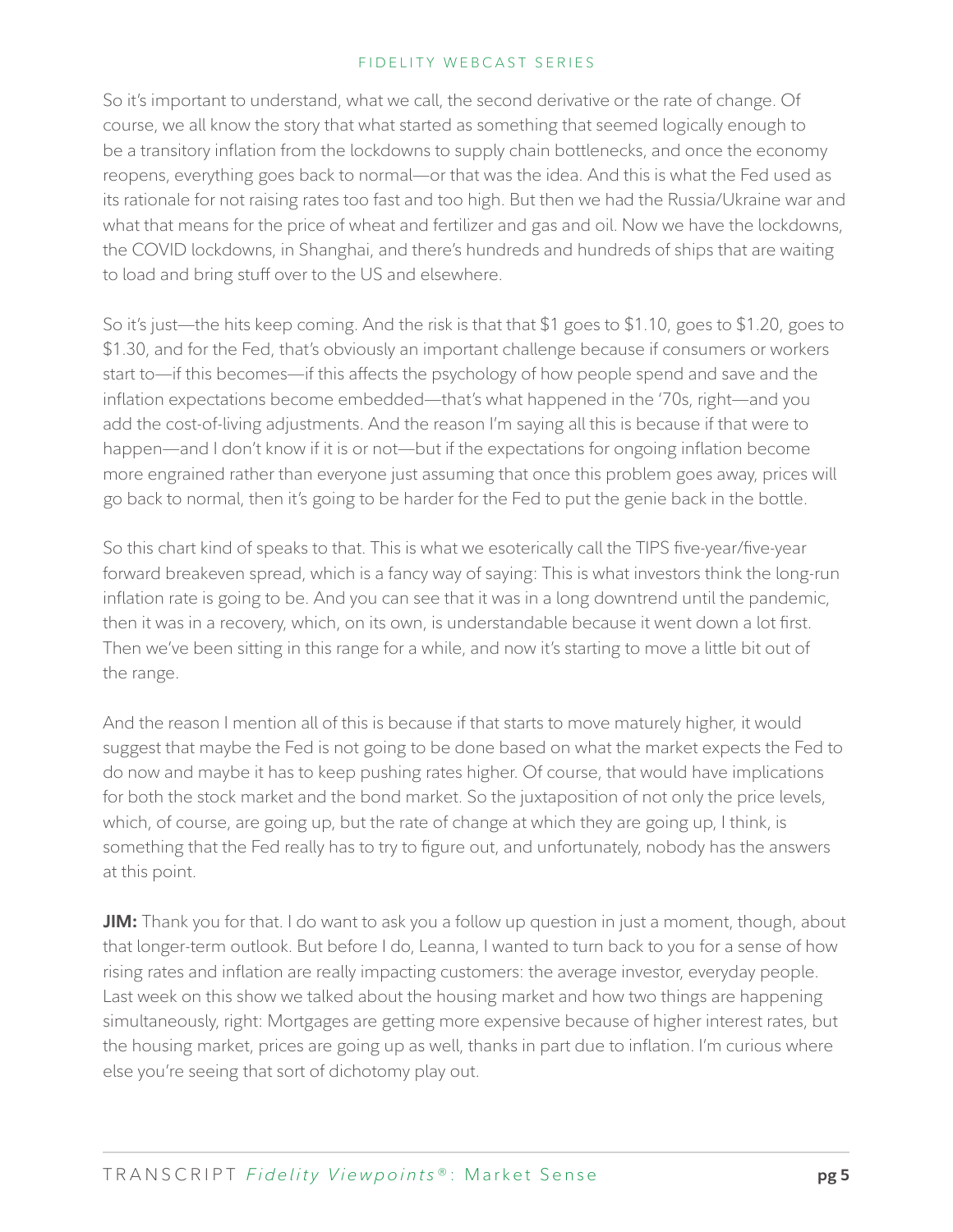**LEANNA:** So we're seeing this in gas. We're seeing this at the grocery store, going out to eat, rent, possibly heating our homes next winter, renovations, home labor. We were just talking. I had shared a couple of clients that were doing project work, had gotten a quote 18 months ago compared to now—significantly more expensive. So outside of investing, we are talking to our clients about the impact of spending and inflationary pressures. And it comes down to reviewing our budget of it and taking a look at our spending and seeing if there's areas that we can cut back.

No one wants to ever cut back on their spending or talk about a budget. But even recently, a client who's in a very successful position, to retire and live the lifestyle they want, it comes down to comfort right now because they're feeling concerned with the high inflation. And so they took a look and revisited their discretionary spending and just said, "For now, I'm going to change my dining out to once a month versus twice a month." So little things like that can help you feel better to help navigate these times, but when we talk about saving and spending, we follow a nice rule at Fidelity and it's 50%. So 50% of your income should go to your expenses, 15%—if you're in your maximizing years and maximizing for retirement—taking 15% to retirement, 5% will go to savings.

So if we can focus on our spending, then we're going to have less impact on credit card concerns. You ask: What else is happening in this interest rate environment? Well, we can see interest rate on credit cards begin to snowball. If we're not taking a look at our spending and we're spending more or we might have to use a credit card, that's where sometimes debt can become a concern, so just an opportunity to make sure: Are we spending the right way in lines with the means that we have? Are we taking a look at our budget and making sure that these interest rates wouldn't impact debt later on?

**JIM:** Great. Good advice, particularly in this climate, so thank you for that. Jurrien, last question to you, again, about inflation, revisiting what you said just a moment ago. I'd like you to talk a little bit about the idea that inflation expectations are actually starting to come down a little bit. Is it too soon to get excited about that or is it? I mean, how should I be reading those?

**JURRIEN:** Well, yes. So in the last chart, I showed the five-year/five-year forward, which is what investors think inflation will be five years from now for the next five years. I know, really esoteric, but it's one of the Fed's favorite indicators actually. This chart shows the five year yield and the expectation for what inflation will be from now over the next five years. And what you can see that's the bars there—that it is starting to come down a little bit, which is really good news. Now, whether it's coming down for the right reasons or the wrong reasons, meaning investors are getting worried about a recession, is something we can discuss at another time.

But from my perspective, I think the risk of a recession is pretty low, although, very clearly, the economy is starting to soften a little bit as would be expected in a period of tightening financial conditions, which is what is happening. But for the Fed, this matters because the Fed is going to be raising rates. The market has already done it for it, so now the Fed just has to catch up and go through those motions. But if inflation expectations do start to fall here, which would be obviously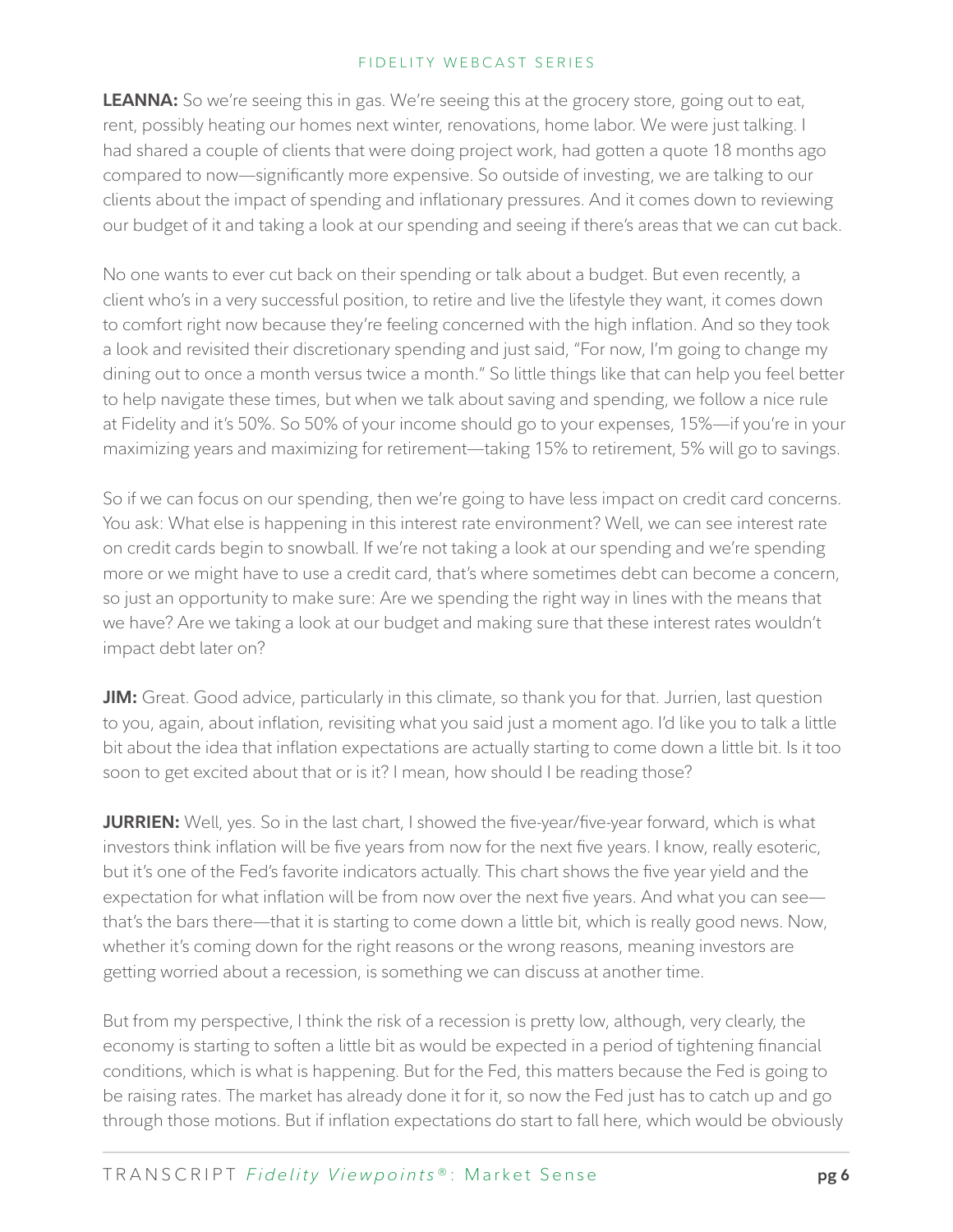great news for all of us as consumers, it would also mean that the Fed would not have to keep pushing as hard as it has been doing.

But the reason I point this out is that: If the inflation fever were to break, you can think about the relief rally that you could see not only on the interest rate side but even on the stock market side. And it's just another reminder that even if we figured out—to get out at the top, that bottom could happen three months from now or it could happen tomorrow. So it's just so hard to time these things. And I think, as Leanna said, a diversified portfolio, even at times when neither the bond nor the equity side seem to be working very well together, is the really best path forward.

**JIM:** Yeah, particularly true for those of us with those long-term goals. Exactly, so worth both of you taking the time to remind us of that again today. Thank you for that. Also to remind folks in the audience, if you've got questions about making financial plans, staying on track with your current one, or looking at it and starting from scratch, Fidelity can help get that done. A weekly reminder, of course, that you can always call us at Fidelity. You can go online to learn more. Download our app. There's tons of tools and articles and videos, webcasts, podcasts, calculators, things that you can use to help get your questions answered in addition to or in place of giving us a phone call lots of options for you.

Again, huge thanks to Fidelity's Leanna Devinney and Jurrien Timmer doing the long-distance dedication to us here. We appreciate that. Next week, we'll see you from a brand-new country in Europe—love it. Also, next week, we'll take a fresh look at what's happening in the news. Of course, by next week, the Fed rate hike will be on its way to becoming older news, so we'll be able to talk about how the markets and how investors have digested that news and what's coming next, so plenty to talk about when we gather again next week. We hope to see you then.